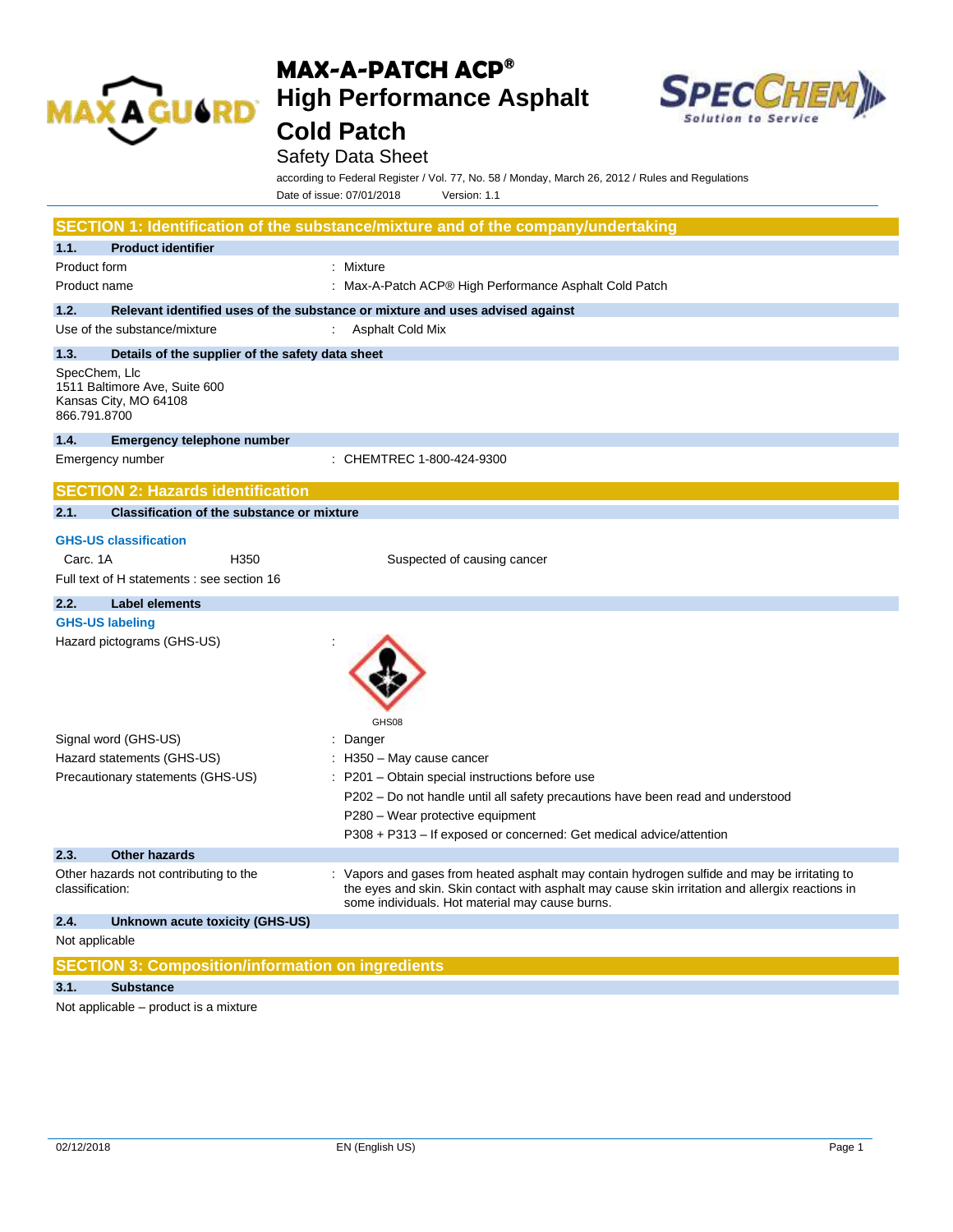### Safety Data Sheet

according to Federal Register / Vol. 77, No. 58 / Monday, March 26, 2012 / Rules and Regulations

| 3.2.             | <b>Mixture</b>                                                                                          |                                                                                                                                                                   |              |                                                                                                                                                                                                                                                                                                                                                                                                     |
|------------------|---------------------------------------------------------------------------------------------------------|-------------------------------------------------------------------------------------------------------------------------------------------------------------------|--------------|-----------------------------------------------------------------------------------------------------------------------------------------------------------------------------------------------------------------------------------------------------------------------------------------------------------------------------------------------------------------------------------------------------|
| <b>Name</b>      |                                                                                                         | <b>Product identifier</b>                                                                                                                                         | %            | <b>GHS-US classification</b>                                                                                                                                                                                                                                                                                                                                                                        |
| Asphalt          |                                                                                                         | (CAS No) 8052-42-4                                                                                                                                                | $3 - 6*$     | Carc. 2, H351                                                                                                                                                                                                                                                                                                                                                                                       |
|                  | Propriettary Mixture*                                                                                   | Proprietary*                                                                                                                                                      | $1 - 1.75^*$ | Shin Irrit. 2, H315<br>Eye Irrit. 2B, H320<br>STOT SE 3, H335                                                                                                                                                                                                                                                                                                                                       |
| Quartz           |                                                                                                         | (CAS No) 14808-60-7                                                                                                                                               | $0.1 - 1.5*$ | Acute Tox. 4 (Oral). H302<br>Carc. 1A, H350                                                                                                                                                                                                                                                                                                                                                         |
| Titanium dioxide |                                                                                                         | (CAS No) 13463-67-7                                                                                                                                               | $< 0.13*$    | Carc. 2. H351                                                                                                                                                                                                                                                                                                                                                                                       |
|                  | *The exact concentration has been withheld as a trade secret                                            |                                                                                                                                                                   |              |                                                                                                                                                                                                                                                                                                                                                                                                     |
|                  | <b>SECTION 4: First aid measures</b>                                                                    |                                                                                                                                                                   |              |                                                                                                                                                                                                                                                                                                                                                                                                     |
| 4.1.             | <b>Description of first aid measures</b>                                                                |                                                                                                                                                                   |              |                                                                                                                                                                                                                                                                                                                                                                                                     |
|                  | First-aid measures general                                                                              | : Never give anything by mouth to an unconscious person. If you feel unwell, seek medical<br>advice (show the label where possible). Suspected of causing cancer. |              |                                                                                                                                                                                                                                                                                                                                                                                                     |
|                  | First-aid measures after inhalation                                                                     | : Allow victim to breathe fresh air. Allow the victim to rest.                                                                                                    |              |                                                                                                                                                                                                                                                                                                                                                                                                     |
|                  | First-aid measures after skin contact                                                                   | medical advice/attention. Wash contaminated clothing before reuse. For hot product,<br>be made to remove material from skin.                                      |              | : Remove affected clothing and wash all exposed skin area with mild soap and water, followed<br>by warm water rinse. Wash with plenty of soap and water. If skin irritation or rash occurs: Get<br>immediately immerse in or flush the affected area with large amounts of cold water to dissipate<br>heat. Cover with clean cotton sheeting or gauze and seek medical attention. No attempt should |
|                  | First-aid measures after eye contact                                                                    | persist.                                                                                                                                                          |              | Rinse immediately with plenty of water. Obtain medical attention if pain, blinking or redness                                                                                                                                                                                                                                                                                                       |
|                  | First-aid measures after ingestion                                                                      | : Rinse mouth. Do NOT induce vomiting. Obtain emergency medical attention.                                                                                        |              |                                                                                                                                                                                                                                                                                                                                                                                                     |
| 4.2.             | Most important symptoms and effects, both acute and delayed                                             |                                                                                                                                                                   |              |                                                                                                                                                                                                                                                                                                                                                                                                     |
|                  | Symptoms/injuries after inhalation                                                                      | : May cause cancer by inhalation.                                                                                                                                 |              |                                                                                                                                                                                                                                                                                                                                                                                                     |
| 4.3.             | Indication of any immediate medical attention and special treatment needed                              |                                                                                                                                                                   |              |                                                                                                                                                                                                                                                                                                                                                                                                     |
|                  | No additional information available                                                                     |                                                                                                                                                                   |              |                                                                                                                                                                                                                                                                                                                                                                                                     |
|                  | <b>SECTION 5: Firefighting measures</b>                                                                 |                                                                                                                                                                   |              |                                                                                                                                                                                                                                                                                                                                                                                                     |
| 5.1.             | Suitable (and unsuitable) extinguishing media                                                           |                                                                                                                                                                   |              |                                                                                                                                                                                                                                                                                                                                                                                                     |
|                  | Suitable extinguishing media                                                                            | : Foam. Dry powder. Carbon dioxide. Water spray. Sand.                                                                                                            |              |                                                                                                                                                                                                                                                                                                                                                                                                     |
|                  | Unsuitable extinguishing media                                                                          | : Do not use a heavy water stream.                                                                                                                                |              |                                                                                                                                                                                                                                                                                                                                                                                                     |
| 5.2.             | Specific hazards arising from the chemical                                                              |                                                                                                                                                                   |              |                                                                                                                                                                                                                                                                                                                                                                                                     |
|                  | No additional information available                                                                     |                                                                                                                                                                   |              |                                                                                                                                                                                                                                                                                                                                                                                                     |
| 5.3.             | Special protective equipment and precautions for fire-fighters                                          |                                                                                                                                                                   |              |                                                                                                                                                                                                                                                                                                                                                                                                     |
|                  | Firefighting instructions                                                                               | chemical fire. Contain all water used for fire-fighting to the greatest extent possible.                                                                          |              | : Use water spray or fog for cooling exposed containers. Exercise caution when fighting any                                                                                                                                                                                                                                                                                                         |
|                  | Protection during firefighting                                                                          | pressure breathing apparatus with full face mask and full protective equipment.                                                                                   |              | Do not enter fire area without proper protective equipment, including NIOSH approved positive-                                                                                                                                                                                                                                                                                                      |
|                  | <b>SECTION 6: Accidental release measures</b>                                                           |                                                                                                                                                                   |              |                                                                                                                                                                                                                                                                                                                                                                                                     |
| 6.1.             | Personal precautions, protective equipment and emergency procedures                                     |                                                                                                                                                                   |              |                                                                                                                                                                                                                                                                                                                                                                                                     |
| 6.1.1.           | For non-emergency personnel                                                                             |                                                                                                                                                                   |              |                                                                                                                                                                                                                                                                                                                                                                                                     |
|                  | <b>Emergency procedures</b>                                                                             | : Evacuate unnecessary personnel.                                                                                                                                 |              |                                                                                                                                                                                                                                                                                                                                                                                                     |
| 6.1.2.           | For emergency responders                                                                                |                                                                                                                                                                   |              |                                                                                                                                                                                                                                                                                                                                                                                                     |
|                  | Protective equipment                                                                                    | : Equip cleanup crew with proper protection.                                                                                                                      |              |                                                                                                                                                                                                                                                                                                                                                                                                     |
|                  | <b>Emergency procedures</b>                                                                             | : Ventilate area.                                                                                                                                                 |              |                                                                                                                                                                                                                                                                                                                                                                                                     |
| 6.2.             | <b>Environmental precautions</b>                                                                        |                                                                                                                                                                   |              |                                                                                                                                                                                                                                                                                                                                                                                                     |
|                  | Prevent entry to sewers and public waters. Notify authorities if liquid enters sewers or public waters. |                                                                                                                                                                   |              |                                                                                                                                                                                                                                                                                                                                                                                                     |
| 6.3.             | Methods and material for containment and cleaning up                                                    |                                                                                                                                                                   |              |                                                                                                                                                                                                                                                                                                                                                                                                     |
|                  | Methods for cleaning up                                                                                 | spillage. Store away from other materials.                                                                                                                        |              | : Soak up spills with inert solids, such as clay or diatomaceous earth as soon as possible. Collect                                                                                                                                                                                                                                                                                                 |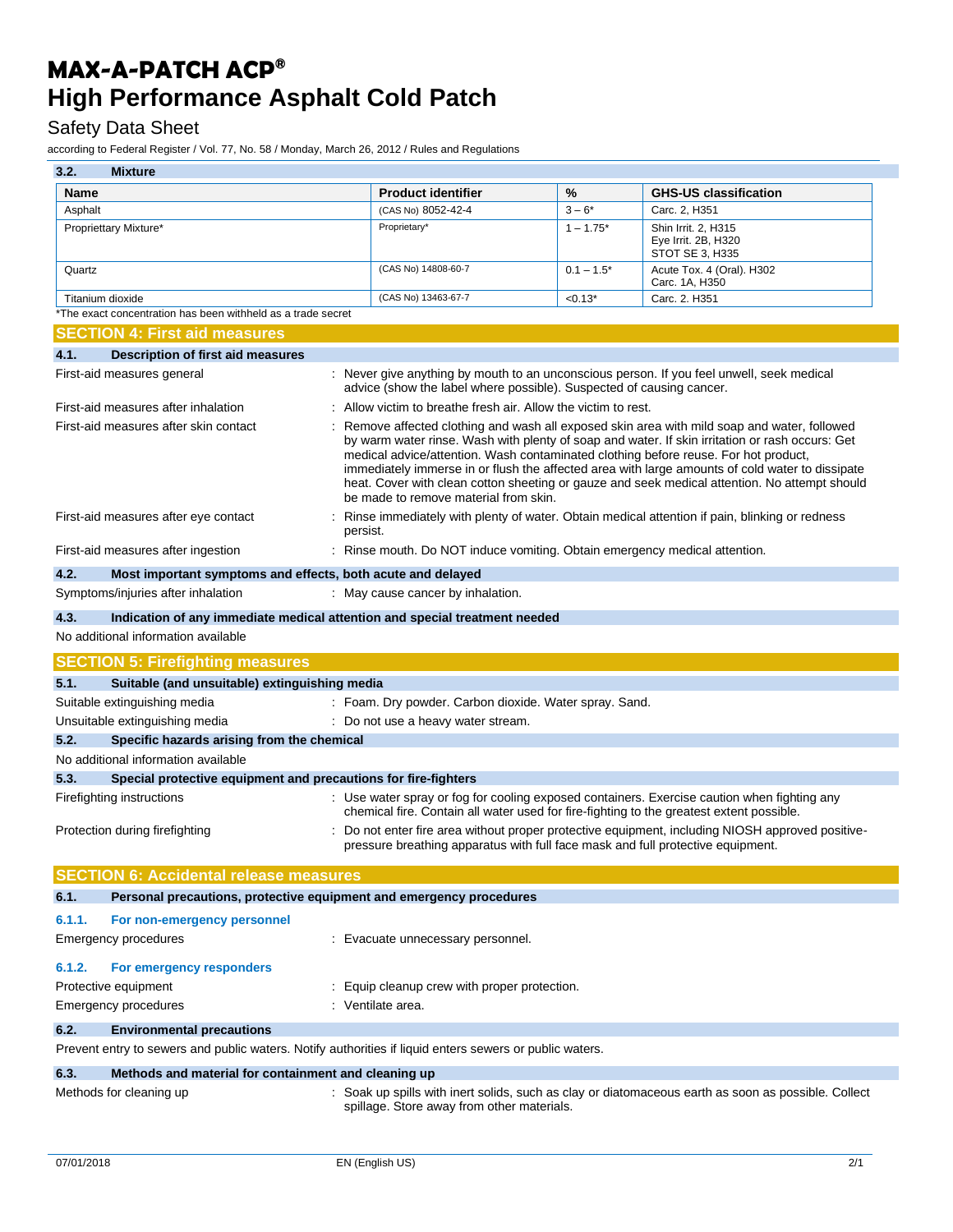### Safety Data Sheet

according to Federal Register / Vol. 77, No. 58 / Monday, March 26, 2012 / Rules and Regulations

| 6.4.                                                                                    | <b>Reference to other sections</b>                                                                                                                                                                                                                                                                                                                 |                                                              |                                                                                                                                                                                      |  |
|-----------------------------------------------------------------------------------------|----------------------------------------------------------------------------------------------------------------------------------------------------------------------------------------------------------------------------------------------------------------------------------------------------------------------------------------------------|--------------------------------------------------------------|--------------------------------------------------------------------------------------------------------------------------------------------------------------------------------------|--|
| See Heading 8. Exposure controls and personal protection.                               |                                                                                                                                                                                                                                                                                                                                                    |                                                              |                                                                                                                                                                                      |  |
| <b>SECTION 7: Handling and storage</b>                                                  |                                                                                                                                                                                                                                                                                                                                                    |                                                              |                                                                                                                                                                                      |  |
| <b>Precautions for safe handling</b><br>7.1.                                            |                                                                                                                                                                                                                                                                                                                                                    |                                                              |                                                                                                                                                                                      |  |
| Precautions for safe handling                                                           | : Wash hands and other exposed areas with mild soap and water before eating, drinking or<br>smoking and when leaving work. Provide good ventilation in process area to prevent formation<br>of vapor. Avoid breathing vapors. Obtain special instructions before use. Do not handle until all<br>safety precautions have been read and understood. |                                                              |                                                                                                                                                                                      |  |
| 7.2.                                                                                    |                                                                                                                                                                                                                                                                                                                                                    | Conditions for safe storage, including any incompatibilities |                                                                                                                                                                                      |  |
| Storage conditions                                                                      |                                                                                                                                                                                                                                                                                                                                                    |                                                              | : Keep only in the original container in a cool, well ventilated place away from oxidizers,<br>excessive heat, and open flame. Keep container closed when not in use. Do not freeze. |  |
| Incompatible products                                                                   |                                                                                                                                                                                                                                                                                                                                                    | : Strong bases. Strong acids.                                |                                                                                                                                                                                      |  |
| Incompatible materials                                                                  |                                                                                                                                                                                                                                                                                                                                                    | : Sources of ignition. Direct sunlight.                      |                                                                                                                                                                                      |  |
| 7.3.<br>Specific end use(s)                                                             |                                                                                                                                                                                                                                                                                                                                                    |                                                              |                                                                                                                                                                                      |  |
| No additional information available                                                     |                                                                                                                                                                                                                                                                                                                                                    |                                                              |                                                                                                                                                                                      |  |
| <b>SECTION 8: Exposure controls/personal protection</b>                                 |                                                                                                                                                                                                                                                                                                                                                    |                                                              |                                                                                                                                                                                      |  |
| 8.1.<br><b>Control parameters</b>                                                       |                                                                                                                                                                                                                                                                                                                                                    |                                                              |                                                                                                                                                                                      |  |
| Asphalt (8052-42-4)                                                                     |                                                                                                                                                                                                                                                                                                                                                    |                                                              |                                                                                                                                                                                      |  |
| <b>USA ACGIH</b><br>ACGIH TWA (mg/m <sup>3</sup> )<br>0.5 mg/ $m3$ inhalable fraction   |                                                                                                                                                                                                                                                                                                                                                    |                                                              |                                                                                                                                                                                      |  |
| Hydrogen Sulfide (7783-06-4) may be released from this product                          |                                                                                                                                                                                                                                                                                                                                                    |                                                              |                                                                                                                                                                                      |  |
| <b>USA ACGIH</b>                                                                        | <b>ACGIH TWA (PPM)</b>                                                                                                                                                                                                                                                                                                                             |                                                              | 1 ppm                                                                                                                                                                                |  |
| <b>USA ACGIH</b>                                                                        | ACGIH STEL (ppm)                                                                                                                                                                                                                                                                                                                                   |                                                              | 5 ppm                                                                                                                                                                                |  |
| USA OSHA                                                                                | OSHA PEL (ppm) (Vacated limits)                                                                                                                                                                                                                                                                                                                    |                                                              | 10 ppm                                                                                                                                                                               |  |
| <b>USA OSHA</b>                                                                         |                                                                                                                                                                                                                                                                                                                                                    | OSHA STEL (ppm) (Vacated limits)                             | 15 ppm                                                                                                                                                                               |  |
| OSHA Ceiling (ppm)<br>USA OSHA<br>20 ppm                                                |                                                                                                                                                                                                                                                                                                                                                    |                                                              |                                                                                                                                                                                      |  |
| Quartz (14808-60-7)                                                                     |                                                                                                                                                                                                                                                                                                                                                    |                                                              |                                                                                                                                                                                      |  |
| <b>ACGIH</b>                                                                            | ACGIH TWA (mg/m <sup>3</sup> )                                                                                                                                                                                                                                                                                                                     |                                                              | $0.025$ mg/m <sup>3</sup> (respirable)                                                                                                                                               |  |
| <b>OSHA</b><br><b>OSHA PEL</b>                                                          |                                                                                                                                                                                                                                                                                                                                                    |                                                              | 10 mg/m $3$<br>(respirable)<br>$(%SiO2+2)$                                                                                                                                           |  |
| Titanium dioxide (13463-67-7)                                                           |                                                                                                                                                                                                                                                                                                                                                    |                                                              |                                                                                                                                                                                      |  |
| <b>ACGIH</b>                                                                            | ACGIH TWA (mg/m <sup>3</sup> )                                                                                                                                                                                                                                                                                                                     |                                                              | 10 mg/m $3$                                                                                                                                                                          |  |
| <b>OSHA</b><br>OSHA PEL (TWA) (mg/m <sup>3</sup> )<br>15 mg/m <sup>3</sup> (total dust) |                                                                                                                                                                                                                                                                                                                                                    |                                                              |                                                                                                                                                                                      |  |
| 8.2.<br><b>Exposure controls</b>                                                        |                                                                                                                                                                                                                                                                                                                                                    |                                                              |                                                                                                                                                                                      |  |
| Appropriate engineering controls                                                        |                                                                                                                                                                                                                                                                                                                                                    |                                                              | Ensure that proper ventilaton is provided to maintain exposures below regulated limits.                                                                                              |  |
| Personal protective eqipment                                                            |                                                                                                                                                                                                                                                                                                                                                    | heated. Do not fold back or roll up cuffs.                   | Avoid all unnecessary exposure. At a minimum wear long sleeved cotton shirt buttoned at the                                                                                          |  |
| Hand protection                                                                         |                                                                                                                                                                                                                                                                                                                                                    |                                                              | Wear protective gloves that protect against thermal urns when handling hot material.                                                                                                 |  |
| Eye protection                                                                          |                                                                                                                                                                                                                                                                                                                                                    | Chemical goggles or safety glasses.                          |                                                                                                                                                                                      |  |
| Respiratory protection                                                                  |                                                                                                                                                                                                                                                                                                                                                    | approved respirator is recommended.                          | Not typically required. In cases where exposures exceed occupational control limits, a NIOSH                                                                                         |  |

Other information : Do not eat, drink or smoke during use. Wash hands and other exposed areas after use.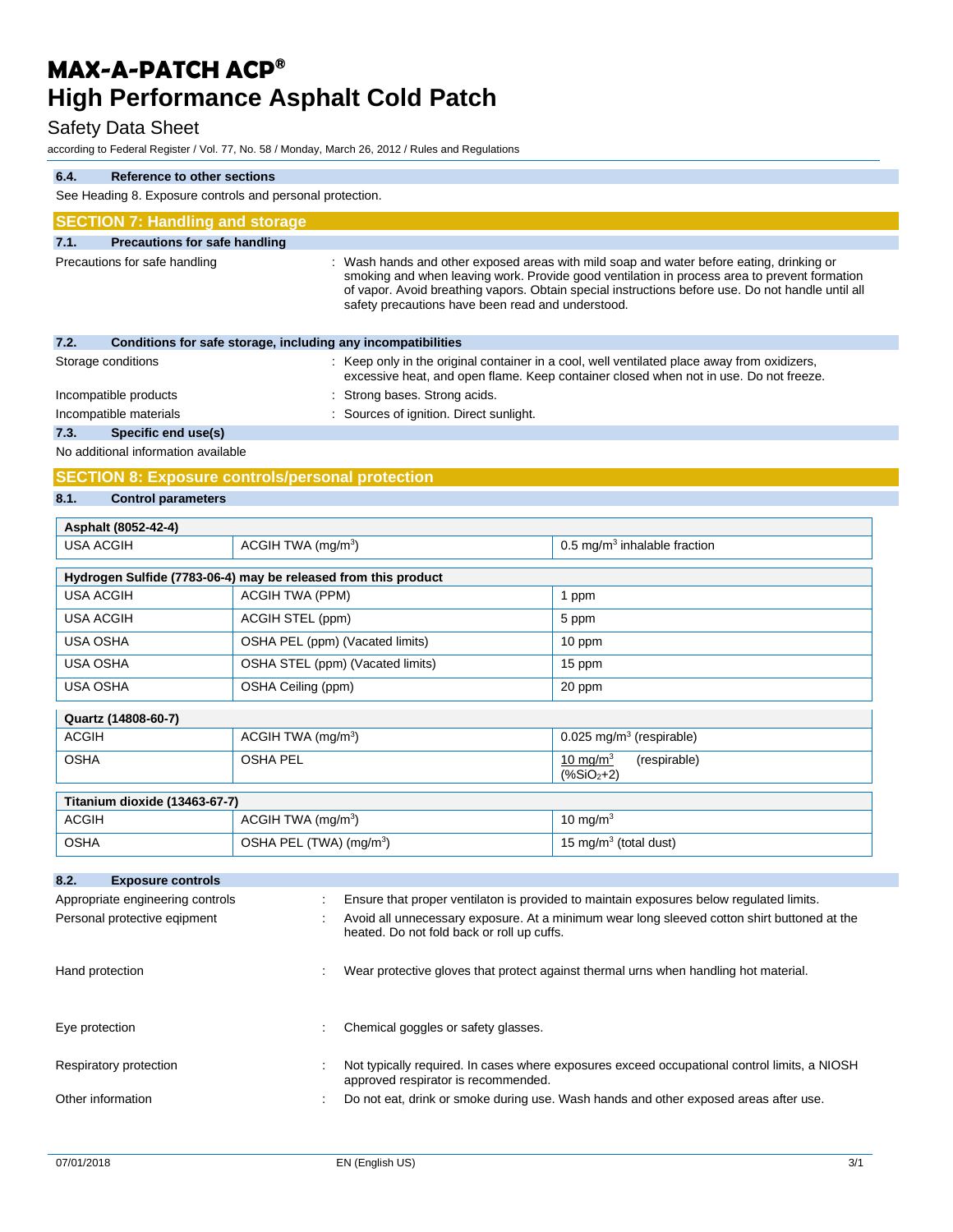### Safety Data Sheet

according to Federal Register / Vol. 77, No. 58 / Monday, March 26, 2012 / Rules and Regulations

| <b>SECTION 9: Physical and chemical properties</b>                      |                                                                                                                    |
|-------------------------------------------------------------------------|--------------------------------------------------------------------------------------------------------------------|
| Information on basic physical and chemical properties<br>9.1.           |                                                                                                                    |
| Physical state                                                          | : Liquid                                                                                                           |
| Appearance                                                              | : Viscous liquid mixed with coarse and fine aggregate                                                              |
| Color                                                                   | <b>Black</b>                                                                                                       |
| Odor                                                                    | Asphalt                                                                                                            |
| Odor threshold                                                          | No data available                                                                                                  |
| pH                                                                      | No data available                                                                                                  |
| Melting point                                                           | No data available                                                                                                  |
| Freezing point                                                          | No data available                                                                                                  |
| Boiling point                                                           | : 482.22 °C                                                                                                        |
| Flash point                                                             | : $>204$ °C                                                                                                        |
| Relative evaporation rate (butyl acetate=1)                             | : No data available                                                                                                |
| Flammability (solid, gas)                                               | : No data available                                                                                                |
| <b>Explosion limits</b>                                                 | No data available                                                                                                  |
| <b>Explosive properties</b>                                             | No data available                                                                                                  |
| Oxidizing properties                                                    | : No data available                                                                                                |
| Vapor pressure                                                          | No data available                                                                                                  |
| Relative density                                                        | : 1.041                                                                                                            |
| Relative vapor density at 20 °C                                         | : > 1                                                                                                              |
| Solubility                                                              | : Insoluble in water                                                                                               |
| Log Pow                                                                 | : No data available                                                                                                |
| Log Kow                                                                 | No data available                                                                                                  |
| Auto-ignition temperature                                               | No data available                                                                                                  |
| Decomposition temperature                                               | No data available                                                                                                  |
| Viscosity                                                               | No data available                                                                                                  |
|                                                                         | No data available                                                                                                  |
| Viscosity, kinematic                                                    |                                                                                                                    |
| Viscosity, dynamic                                                      | : No data available                                                                                                |
| 9.2.<br><b>Other information</b><br>No additional information available |                                                                                                                    |
|                                                                         |                                                                                                                    |
| <b>SECTION 10: Stability and reactivity</b>                             |                                                                                                                    |
| 10.1.<br><b>Reactivity</b>                                              |                                                                                                                    |
| No additional information available                                     |                                                                                                                    |
| 10.2.<br><b>Chemical stability</b>                                      |                                                                                                                    |
| Not established.                                                        |                                                                                                                    |
| 10.3.<br>Possibility of hazardous reactions                             |                                                                                                                    |
| Not established.                                                        |                                                                                                                    |
| 10.4.<br><b>Conditions to avoid</b>                                     |                                                                                                                    |
| Direct sunlight. Extremely high or low temperatures.                    |                                                                                                                    |
| 10.5.<br>Incompatible materials                                         |                                                                                                                    |
| Strong acids. Strong bases.                                             |                                                                                                                    |
| <b>Hazardous decomposition products</b><br>10.6.                        |                                                                                                                    |
|                                                                         | Hydrogen sulfide and other toxic vapors may be given off when heated excessively. Carbon monoxide. Carbon dioxide. |
| <b>SECTION 11: Toxicological information</b>                            |                                                                                                                    |
| 11.1.<br>Information on toxicological effects                           |                                                                                                                    |
| Likely routes of exposure                                               | : Skin and eye contact                                                                                             |
| Acute toxicity                                                          | : Not classified                                                                                                   |
| Max-A-Patch ACP® GP-1/GP-60                                             |                                                                                                                    |
| LD50 oral rat                                                           | >mg/kg                                                                                                             |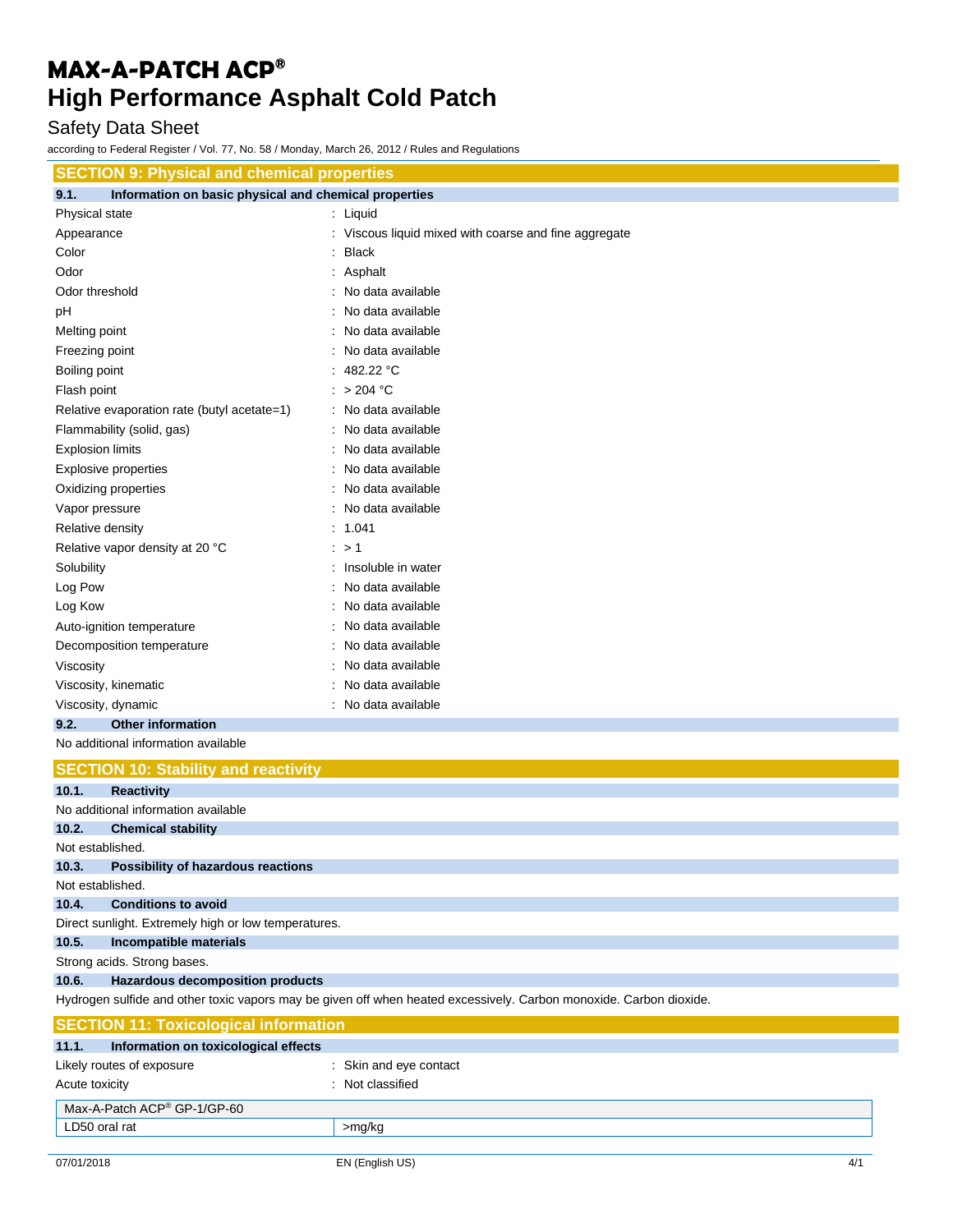### Safety Data Sheet

according to Federal Register / Vol. 77, No. 58 / Monday, March 26, 2012 / Rules and Regulations

| Asphalt (8052-42-4)                                    |                                                                                                                                                                                                                                                                                                                                                                                                              |
|--------------------------------------------------------|--------------------------------------------------------------------------------------------------------------------------------------------------------------------------------------------------------------------------------------------------------------------------------------------------------------------------------------------------------------------------------------------------------------|
| LD50 oral rat                                          | > 5000 mg/kg                                                                                                                                                                                                                                                                                                                                                                                                 |
| LD50 dermal rabbit                                     | > 2000 mg/kg                                                                                                                                                                                                                                                                                                                                                                                                 |
| Quartz (14808-60-7)                                    |                                                                                                                                                                                                                                                                                                                                                                                                              |
| LD50 oral rat                                          | 500 mg/kg                                                                                                                                                                                                                                                                                                                                                                                                    |
| ATE US (oral)                                          | 500.000 mg/kg body weight                                                                                                                                                                                                                                                                                                                                                                                    |
| Titanium dioxide (13463-67-7)                          |                                                                                                                                                                                                                                                                                                                                                                                                              |
| LD50 oral rat                                          | >10000 mg/kg                                                                                                                                                                                                                                                                                                                                                                                                 |
| Skin corrosion/irritation                              | Not classified                                                                                                                                                                                                                                                                                                                                                                                               |
| Serious eye damage/irritation                          | Not classified                                                                                                                                                                                                                                                                                                                                                                                               |
| Respiratory or skin sensitization                      | Not classified                                                                                                                                                                                                                                                                                                                                                                                               |
| Germ cell mutagenicity                                 | Not classified                                                                                                                                                                                                                                                                                                                                                                                               |
| Carcinogenicity                                        | May cause cancer.                                                                                                                                                                                                                                                                                                                                                                                            |
| Asphalt (8052-42-4)                                    |                                                                                                                                                                                                                                                                                                                                                                                                              |
| IARC group                                             | 2B - Possibly carcinogenic to humans                                                                                                                                                                                                                                                                                                                                                                         |
| National Toxicology Program (NTP) Status               | 5 - Twelfth Report - Items under consideration                                                                                                                                                                                                                                                                                                                                                               |
| In OSHA Hazard Communication Carcinogen<br>list        | Yes                                                                                                                                                                                                                                                                                                                                                                                                          |
| Quartz (14808-60-7)                                    |                                                                                                                                                                                                                                                                                                                                                                                                              |
| IARC group                                             | 1 - Carcinogenic to humans                                                                                                                                                                                                                                                                                                                                                                                   |
| National Toxicology Program (NTP) Status               | 2 - Known Human Carcinogens                                                                                                                                                                                                                                                                                                                                                                                  |
| In OSHA Hazard Communication Carcinogen<br>list        | Yes                                                                                                                                                                                                                                                                                                                                                                                                          |
| Titanium dioxide (13463-67-7)                          |                                                                                                                                                                                                                                                                                                                                                                                                              |
| IARC group                                             | 2B - Possibly carcinogenic to humans                                                                                                                                                                                                                                                                                                                                                                         |
| In OSHA Hazard Communication Carcinogen<br>list        | Yes                                                                                                                                                                                                                                                                                                                                                                                                          |
| Reproductive toxicity                                  | Not classified                                                                                                                                                                                                                                                                                                                                                                                               |
| STOT-single exposure                                   | Not classified                                                                                                                                                                                                                                                                                                                                                                                               |
| STOT-repeated exposure                                 | Not classified                                                                                                                                                                                                                                                                                                                                                                                               |
| Aspiration hazard                                      | Not classified                                                                                                                                                                                                                                                                                                                                                                                               |
| Potential Adverse human health effects and<br>symptoms | Vapors and gases from heated asphalt may contain hydrogen sulfide and may cause eye, skin,<br>and respiratory tract irritation, headache, and nausea. Ingestion or contact of hot material may<br>cause burns on eyes, skin, or gastrointestinal system. Asphalt may cause skin irritation with<br>reddening, itching, burning, and/or swelling and may cause allergic skin reaction in some<br>individuals. |

### **SECTION 12: Ecological information**

### **12.1. Toxicity**

No additional information available

| 12.2.<br>Persistence and degradability               |                               |
|------------------------------------------------------|-------------------------------|
| Max-A-Patch ACP® High Performance Asphalt Cold Patch |                               |
| Persistence and degradability<br>Not established.    |                               |
| Asphalt (8052-42-4)                                  |                               |
| Persistence and degradability<br>Not established.    |                               |
| 12.3.<br><b>Bioaccumulative potential</b>            |                               |
| Asphalt (8052-42-4)                                  |                               |
| BCF fish 1                                           | (no bioaccumulation expected) |
| Log Pow                                              | > 6                           |
| 12.4.<br><b>Mobility in soil</b>                     |                               |

No additional information available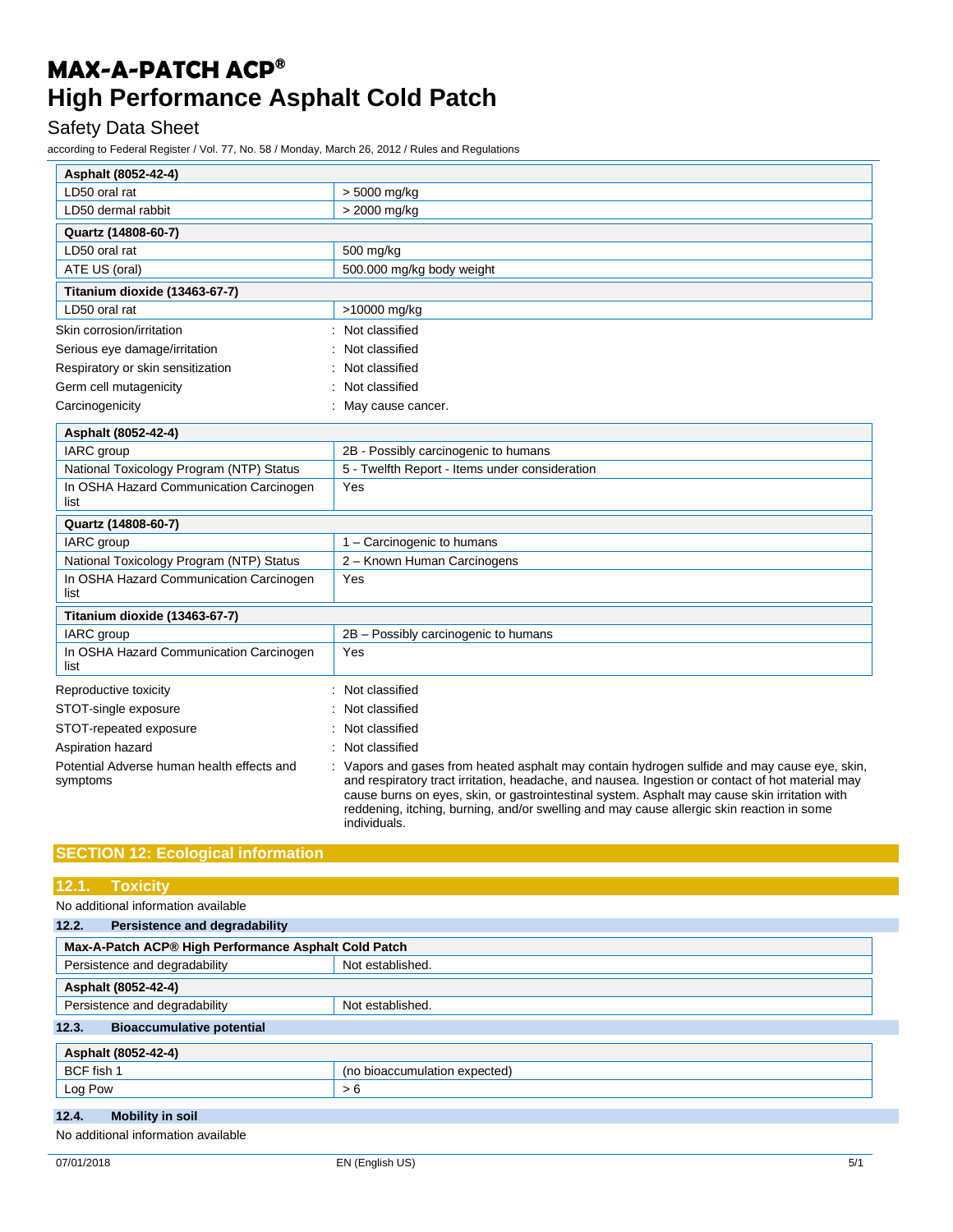### Safety Data Sheet

according to Federal Register / Vol. 77, No. 58 / Monday, March 26, 2012 / Rules and Regulations

| Other adverse effects<br>12.5.                                   |                                                                                      |
|------------------------------------------------------------------|--------------------------------------------------------------------------------------|
| Other information                                                | : Avoid release to the environment.                                                  |
| <b>SECTION 13: Disposal considerations</b>                       |                                                                                      |
| 13.1.<br>Waste treatment methods                                 |                                                                                      |
| Waste disposal recommendations                                   | : Dispose in a safe manner in accordance with local, state, and federal regulations. |
| Ecology - waste materials<br>: Avoid release to the environment. |                                                                                      |
| <b>SECTION 14: Transport information</b>                         |                                                                                      |
| <b>Department of Transportation (DOT)</b>                        |                                                                                      |
| In accordance with DOT                                           |                                                                                      |
| No additional information available                              |                                                                                      |
| <b>SECTION 15: Regulatory information</b>                        |                                                                                      |
| 15.1. US Federal regulations                                     |                                                                                      |
| Max-A-Patch ACP® High Performance Asphalt Cold Patch             |                                                                                      |
| SARA Section 311/312 Hazard Classes                              | Delayed (chronic) health hazard                                                      |
| Asphalt (8052-42-4)                                              |                                                                                      |

Listed on the United States TSCA (Toxic Substances Control Act) inventory

| LISICO ON THE ONICO ORIGIST FOOR TTOMC OUDSIGNCES OUTING ACC/ INVOLUSIV   |
|---------------------------------------------------------------------------|
| Quartz (14808-60-7)                                                       |
| Listed on the United States TSCA (Toxic Substances Control Act) inventory |
| Titanium dioxide (13463-67-7)                                             |
|                                                                           |

Listed on the United States TSCA (Toxic Substances Control Act) inventory

### **15.2. International regulations**

### **CANADA**

| Asphalt (8052-42-4)                                  |
|------------------------------------------------------|
| Listed on the Canadian DSL (Domestic Sustances List) |
| Quartz (14808-60-7)                                  |
| Listed on the Canadian DSL (Domestic Sustances List) |
| Titanium dioxide (13463-67-7)                        |
| Listed on the Canadian DSL (Domestic Sustances List) |

#### **EU-Regulations**

#### **Asphalt (8052-42-4)**

Listed on the EEC inventory EINECS (European Inventory of Existing Commercial Chemical Substances)

#### **Quartz (14808-60-7)**

Listed on the EEC inventory EINECS (European Inventory of Existing Commercial Chemical Substances)

#### **Titanium dioxide (13463-67-7)**

Listed on the EEC inventory EINECS (European Inventory of Existing Commercial Chemical Substances)

### **National regulations**

#### **Asphalt (8052-42-4)**

Listed on the AICS (Australian Inventory of Chemical Substances)

Listed on IECSC (Inventory of Existing Chemical Substances Produced or Imported in China)

Listed on the Japanese ENCS (Existing & New Chemical Substances) inventory

Listed on the Korean ECL (Existing Chemicals List)

Listed on NZIoC (New Zealand Inventory of Chemicals)

Listed on PICCS (Philippines Inventory of Chemicals and Chemical Substances)